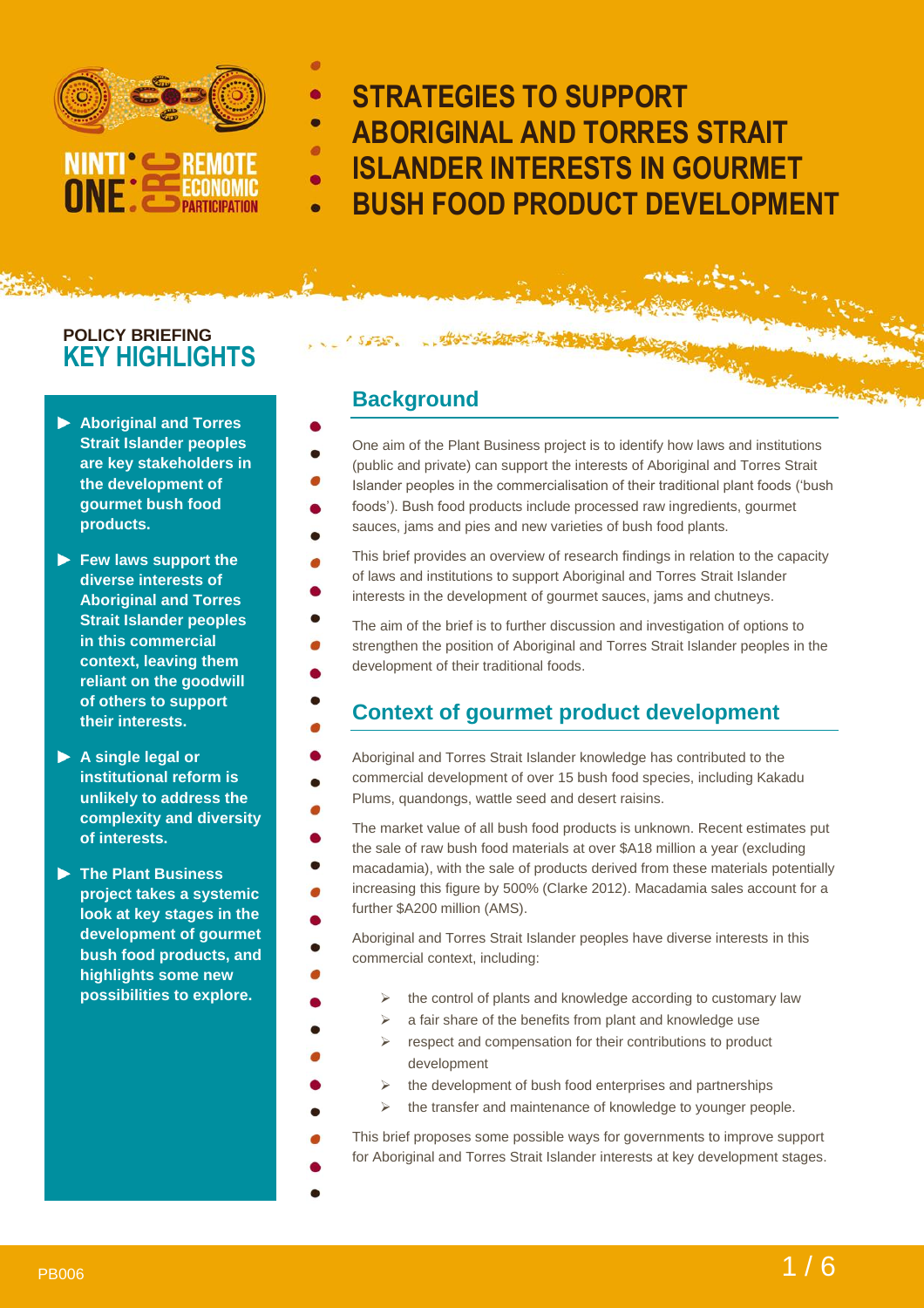

## **Samples and supply**

This stage may involve seeking samples to experiment with, securing raw ingredients to make products with ('supply'), and transporting samples or supply interstate to the place of manufacture.

#### **Current possibilities**

- ➢ Aboriginal and Torres Strait Islander peoples who control access to land can negotiate support for their interests in agreements with people wanting to harvest on their land.
- ➢ Aboriginal and Torres Strait Islander peoples who control access to land can harvest or grow bush foods on that land, subject to any law or agreement to the contrary.
- ➢ Traditional land custodians who do not control access to land can negotiate agreements with landowners that allow them to harvest or grow bush foods on the land.
- ➢ Any Aboriginal and Torres Strait Islander person can apply for permission to commercially harvest bush foods on public land.

#### **Issues**

|  | Land access agreements between non-Aboriginal and Torres Strait                       |
|--|---------------------------------------------------------------------------------------|
|  | Islander harvesters and Aboriginal and Torres Strait Islander                         |
|  | landowners are rare because a lot of lands are in remote areas and                    |
|  | difficult to get to, and most popular ingredients are readily available               |
|  | from commercial growers.                                                              |
|  | $\triangleright$ There is no legal requirement for commercial growers to consider the |

- $\triangleright$  There is no legal requirement for commercial growers to consider the interests of Aboriginal and Torres Strait Islander peoples.
- $\triangleright$  The government can prohibit the commercial harvest of a species on the grounds that the species is threatened, without full consideration of Aboriginal and Torres Strait Islander interests.
- ➢ Aboriginal and Torres Strait Islander peoples who want to harvest and sell wild produce need things that may be difficult to secure, for example, access to land, government permission, transport to harvest areas, access to buyers, and reliable supplies of seasonal produce.
- ➢ Aboriginal and Torres Strait Islander peoples who want to grow and sell horticultural produce need things that may be difficult to secure, for example, access to land, money and training to adapt to nontraditional production methods.

#### **Possible ways for government to improve the situation**

- ➢ Create a national register of traditional land custodians, including as a starting point Aboriginal and Torres Strait Islander groups with freehold title over land, native title holders, registered native title claimants and traditional custodians party to land use agreements.
- 
- 
-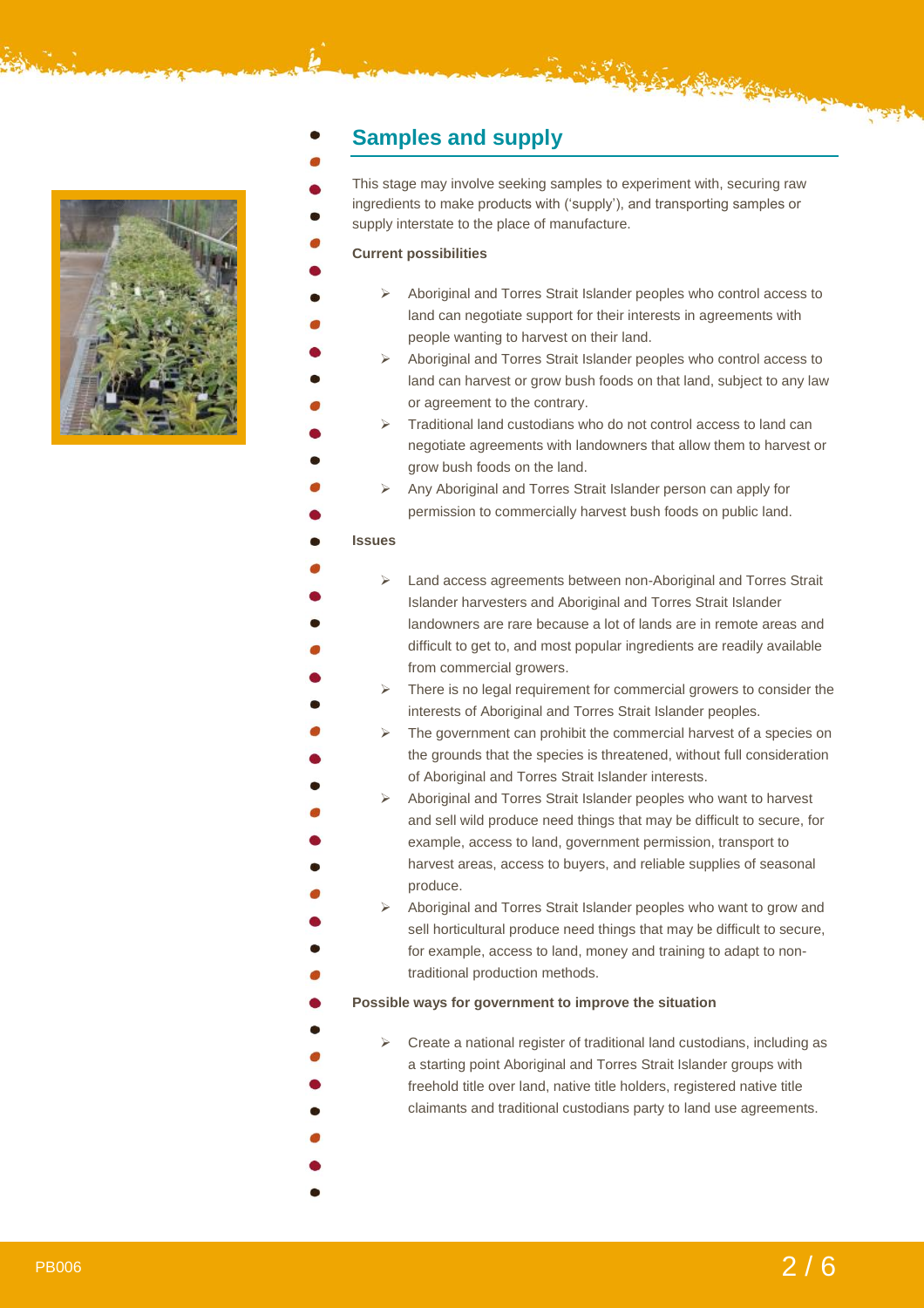

- o require non-Aboriginal and Torres Strait Islander harvesters to obtain consent from the relevant traditional custodians to harvest from public lands (similar to existing legal requirements for harvesters to obtain consent to access private land)
- o require commercial growers to pay the government a royalty on all produce sold, for distribution to traditional custodians with geographical links to species.
- ➢ Amend threatened species laws to require Aboriginal and Torres Strait Islander representation on committees that decide whether to list a species as threatened.
	- ➢ Encourage regional Aboriginal and Torres Strait Islander land authorities (e.g. Land Councils) to coordinate wild harvest or horticultural supply by:
		- o researching ways to improve wild harvest yields
		- o providing horticultural production training
		- o developing certification schemes and other marketing strategies to attract buyers
		- o developing a register of culturally qualified harvesters
		- o contracting approved harvesters to collect produce
		- o providing harvesters with transport to and from growing locations
		- o accessing markets and distributing produce.

### **Research and development**

This stage may involve collecting bush food knowledge and developing product prototypes and strategies to safeguard confidential commercial information.

#### **Current possibilities**

- ➢ The Aboriginal and Torres Strait Islander holders of non-public knowledge can negotiate agreements with people wanting to use the knowledge.
- ➢ The law allows a limited ability for people to sue for unfair use of commercial secrets and breach of agreement.

#### **Issues**

- ➢ A lot of bush food knowledge is publicly and freely available, for example, in cookbooks.
- ➢ Court proceedings to enforce agreements are expensive, risky and jurisdictionally limited, for example, a Queensland court can only prevent the publication of culturally sensitive knowledge in Queensland.

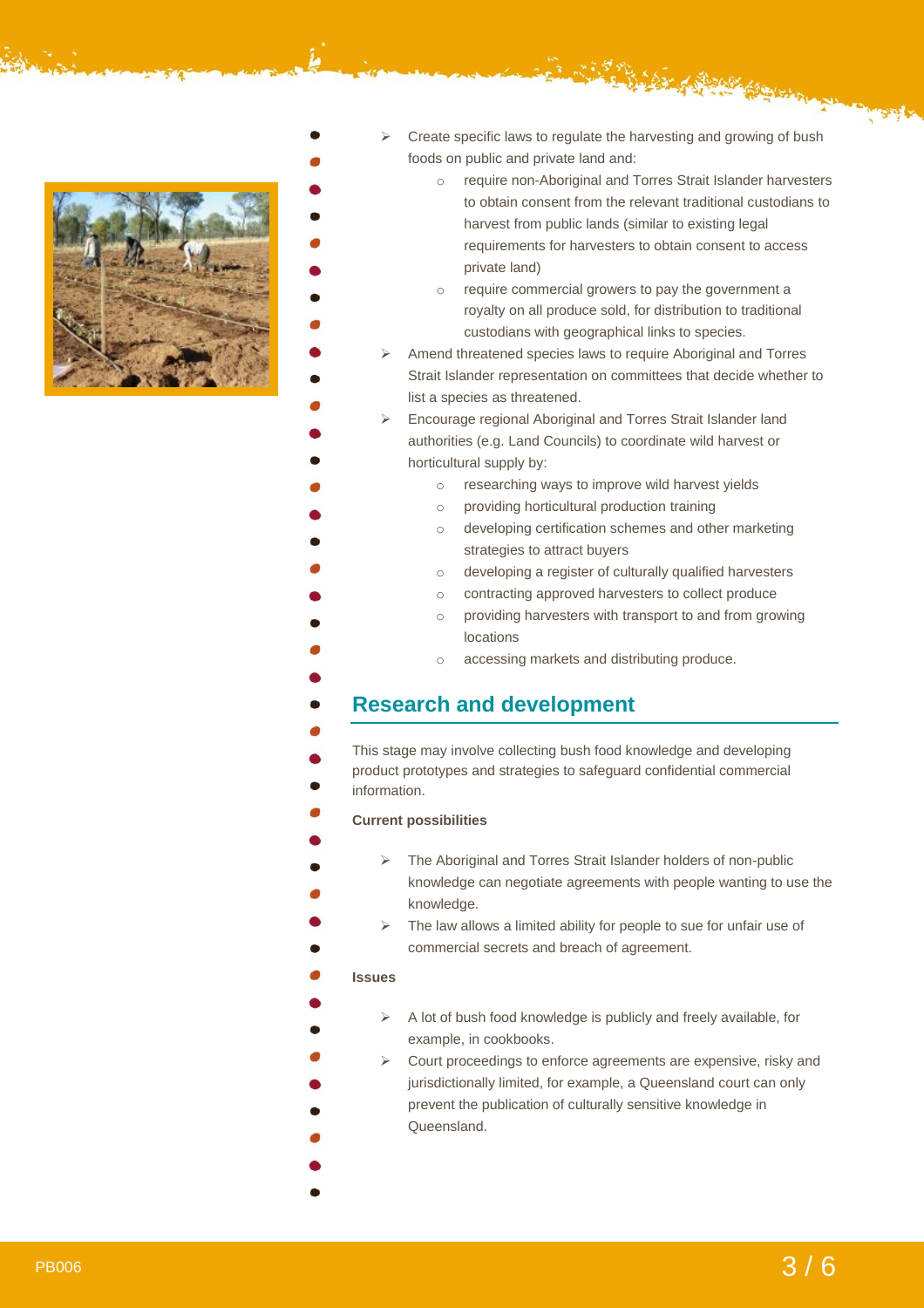

- ➢ Aboriginal and Torres Strait Islander peoples cannot stop bush food developers using their traditional foods in gourmet products.
	- ➢ Aboriginal and Torres Strait Islander peoples are generally unable to exploit secret bush food ingredients without disclosing the nature of the ingredients.

#### **Possible ways for government to improve the situation**

- $\triangleright$  Amend all the laws regulating bush food development to prohibit the unauthorised use of culturally sensitive and non-public Aboriginal and Torres Strait Islander knowledge.
- ➢ Amend federal food standards to create a right for traditional custodians with geographical links to undeveloped species to exclusively exploit those species for a defined period or license that use during that period (namely, up to 10 years from first commercial use).

➢ Implement a central database support service to help Aboriginal and Torres Strait Islander groups develop knowledge databases that serve their interests. Support may include:

- o searching for and collating public knowledge
- o identifying what knowledge is available without disclosing the details of that knowledge
- o developing policies and model agreements to facilitate commercial partnership
- o negotiating database access arrangements with international intellectual property offices to prevent Plant Breeder's Rights or patents being granted for products derived from database knowledge.

### **Finances and business licensing**

This stage may involve obtaining manufacturing or retail business licenses and securing private or public funds.

#### **Current support**

Public sector researchers (e.g. those working at universities) must comply with ethical guidelines that may require the researcher to negotiate the project and its benefits with Aboriginal and Torres Strait Islander peoples (e.g. *Guidelines for Ethical Research in Australian Indigenous Studies 2012)*.

#### **Issues**

- ➢ Most bush food developers are private enterprises not subject to research ethics conditions.
- ➢ There is no legal requirement for private sector food manufactures or retailers to consider the interests of Aboriginal and Torres Strait Islander peoples.
- 
- 
-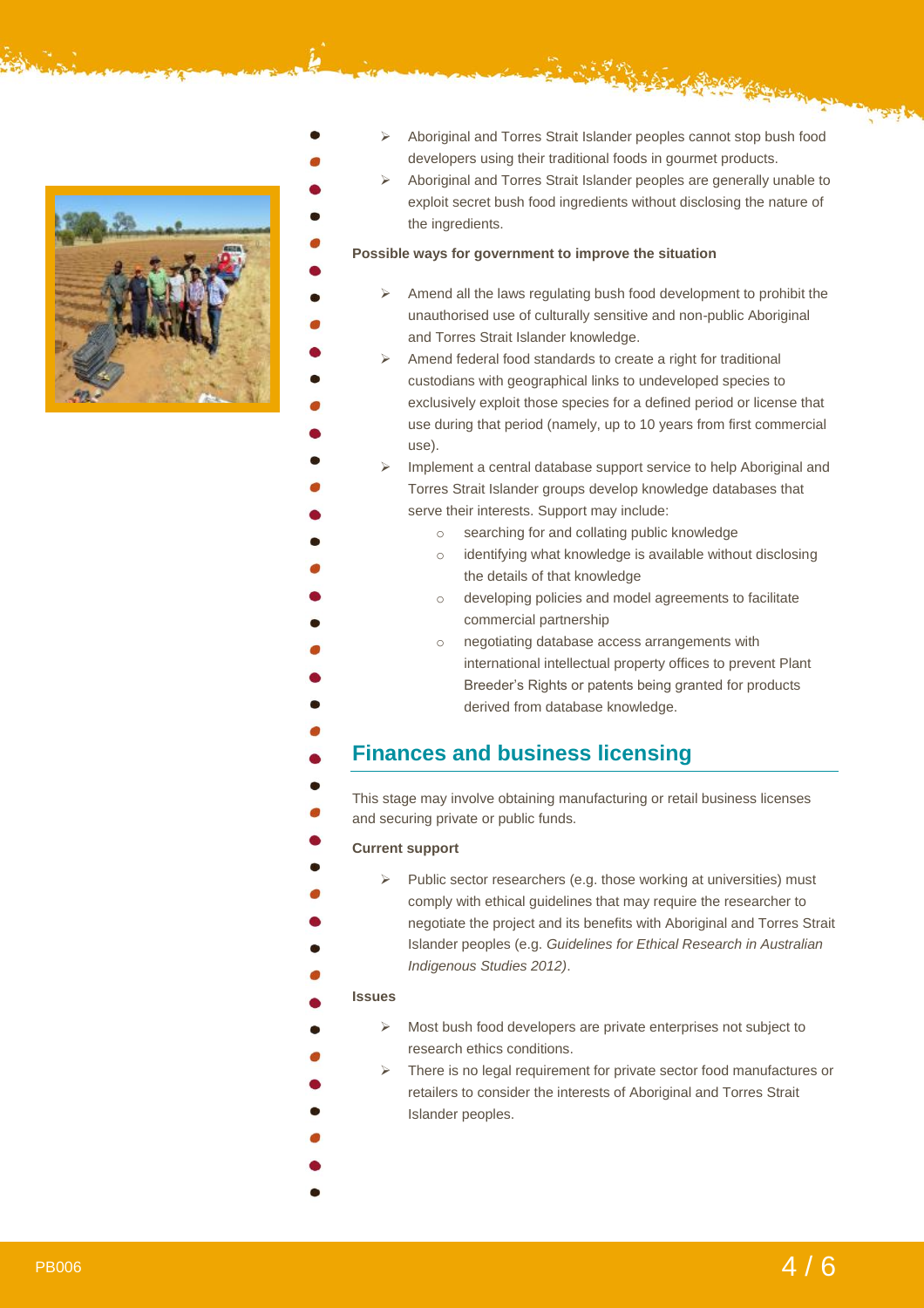

#### **Possible ways for government to improve the situation**

Amend all the laws regulating bush food development to require people holding government permits or licenses to comply with ethical development guidelines developed in partnership with Aboriginal and Torres Strait Islander peoples.

### **Manufacturing**

Manufacturing of foods may involve the acquisition of land and premises, production of products according to standards, packaging and labelling of products for distribution and sale, and the negotiation of production services.

#### **Current support**

➢ Indigenous Business Australia has the legal power to help Aboriginal and Torres Strait Islander peoples establish and grow businesses.

#### **Issues**

- ➢ Indigenous Business Australia focuses mainly on helping established businesses grow rather than helping businesses start.
- $\triangleright$  There are few services to address the unique challenges facing Aboriginal and Torres Strait Islander peoples who wish to start a bush food business.

#### **Possible ways for government to improve the situation**

- ➢ Establish a bush food business support unit to help interested Aboriginal and Torres Strait Islander peoples develop viable food businesses.
- ➢ If feasible, the unit should be staffed with Aboriginal and Torres Strait Islander peoples experienced in the challenges of bush food business.
- ➢ Use skilled case managers to help Aboriginal and Torres Strait Islander entrepreneurs access land, ingredients, training, business expertise, permits, finance, technology, transport and markets.

### **Distribution and sales**

This stage may involve negotiating distribution agreements, making domestic and international retail sales and securing permission to transport products interstate or overseas.

#### **Current support**

- ➢ Aboriginal and Torres Strait Islander developers may join Supply Nation to connect with people interested in buying Aboriginal and Torres Strait Islander products.
- 
- 
- 
-